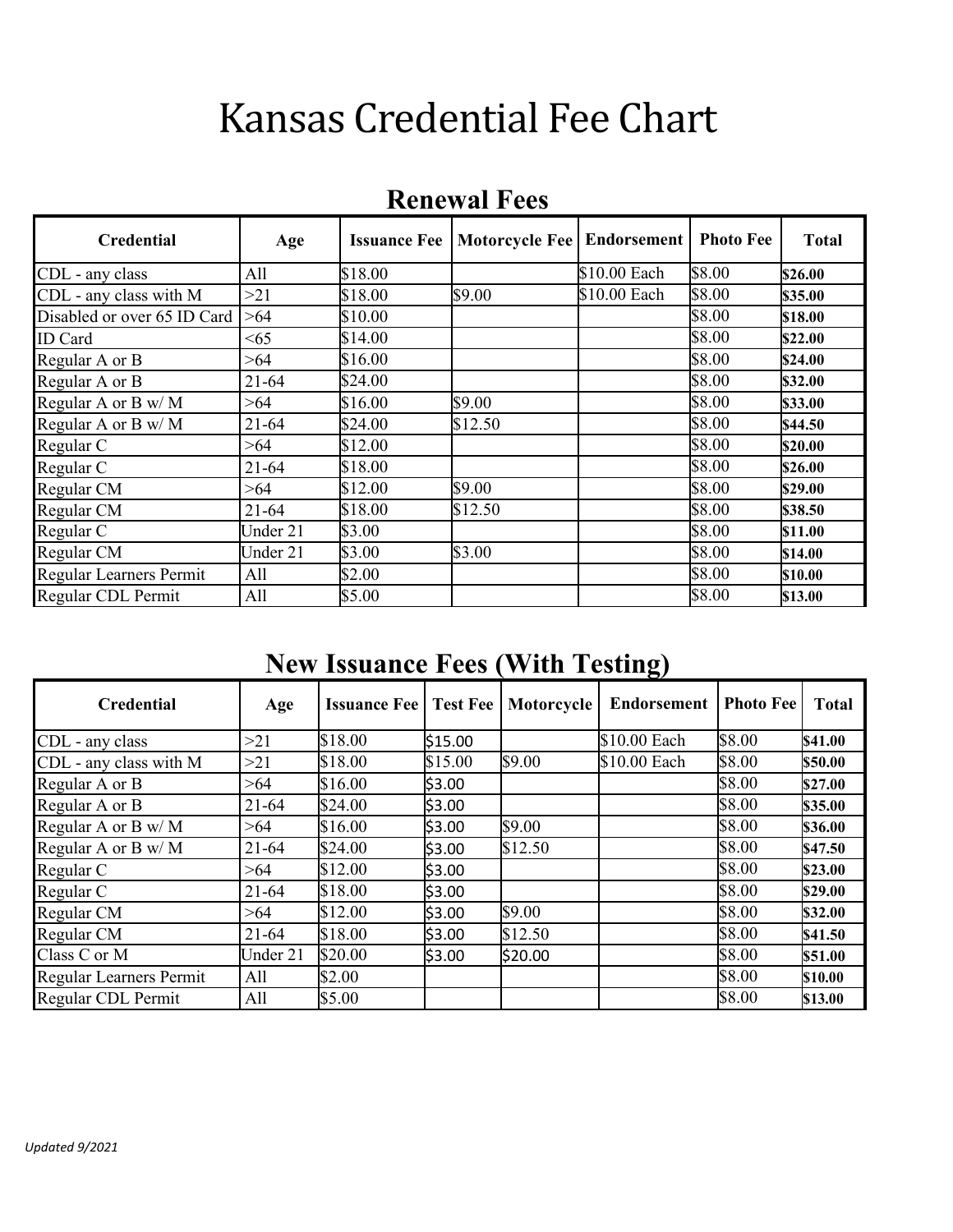|                             |           |                     |                              | $\mathbf{C}^{\prime}$ |                  |              |
|-----------------------------|-----------|---------------------|------------------------------|-----------------------|------------------|--------------|
| <b>Credential</b>           | Age       | <b>Issuance Fee</b> | Motorcycle Fee   Endorsement |                       | <b>Photo Fee</b> | <b>Total</b> |
| CDL - any class             | >21       | \$18.00             |                              | \$10.00 Each          | \$8.00           | \$26.00      |
| CDL - any class with M      | >21       | \$18.00             | \$9.00                       | \$10.00 Each          | \$8.00           | \$35.00      |
| Disabled or over 65 ID Card | >64       | \$10.00             |                              |                       | \$8.00           | \$18.00      |
| ID Card                     | All       | \$14.00             |                              |                       | \$8.00           | \$22.00      |
| Regular A or B              | >64       | \$16.00             |                              |                       | \$8.00           | \$24.00      |
| Regular A or B              | $21 - 64$ | \$24.00             |                              |                       | \$8.00           | \$32.00      |
| Regular A or B w/M          | >64       | \$16.00             | \$9.00                       |                       | \$8.00           | \$33.00      |
| Regular A or B w/M          | $21 - 64$ | \$24.00             | \$12.50                      |                       | \$8.00           | \$44.50      |
| Regular C                   | >64       | \$12.00             |                              |                       | \$8.00           | \$20.00      |
| Regular C                   | $21 - 64$ | \$18.00             |                              |                       | \$8.00           | \$26.00      |
| Regular CM                  | >64       | \$12.00             | \$9.00                       |                       | \$8.00           | \$29.00      |
| Regular CM                  | $21 - 64$ | \$18.00             | \$12.50                      |                       | \$8.00           | \$38.50      |
| Regular C                   | Under 21  | \$20.00             | \$20.00                      |                       | \$8.00           | \$28.00      |
| Regular CM                  | Under 21  | \$20.00             | \$20.00                      |                       | \$8.00           | \$48.00      |
| Regular Learners Permit     | All       | \$2.00              |                              |                       | \$8.00           | \$10.00      |
| Regular CDL Permit          | All       | \$5.00              |                              |                       | \$8.00           | \$13.00      |

## **New Issuance Fees (Without Testing)**

#### **Additional Fee Information**

| <b>Service</b>                                                | <b>Credential/Service Fee</b> | <b>Photo Fee</b> | <b>Total</b> |
|---------------------------------------------------------------|-------------------------------|------------------|--------------|
| <b>MVR</b>                                                    | \$10.00                       |                  | \$10.00      |
| Name Change on ID                                             | \$4.00                        | \$8.00           | \$12.00      |
| Name Change on DL or LP                                       | \$8.00                        | \$8.00           | \$16.00      |
| <b>CDL Skills Retest</b>                                      | \$10.00                       |                  | \$10.00      |
| CDL Skills Exam                                               | \$15.00                       |                  | \$15.00      |
| Retest                                                        | \$1.50                        |                  | \$1.50       |
| Abandonment fee- If testing is not completed within 6 months. | \$3.00                        |                  | \$3.00       |
| Add REAL ID to valid credential                               |                               | \$8.00           | \$8.00       |
| Replacement ID                                                | \$4.00                        | \$8.00           | \$12.00      |
| Replacement DL or LP                                          | \$8.00                        | \$8.00           | \$16.00      |
| <b>Book Purchase</b>                                          | \$2.00                        |                  | \$2.00       |
| Ignition Interlock License                                    | $$10.00 + Photo & DLE$        |                  | <b>TBD</b>   |
| <b>Address Change</b>                                         |                               | \$8.00           | \$8.00       |
| Motor Vehicle Record                                          | \$10.00                       |                  | \$10.00      |